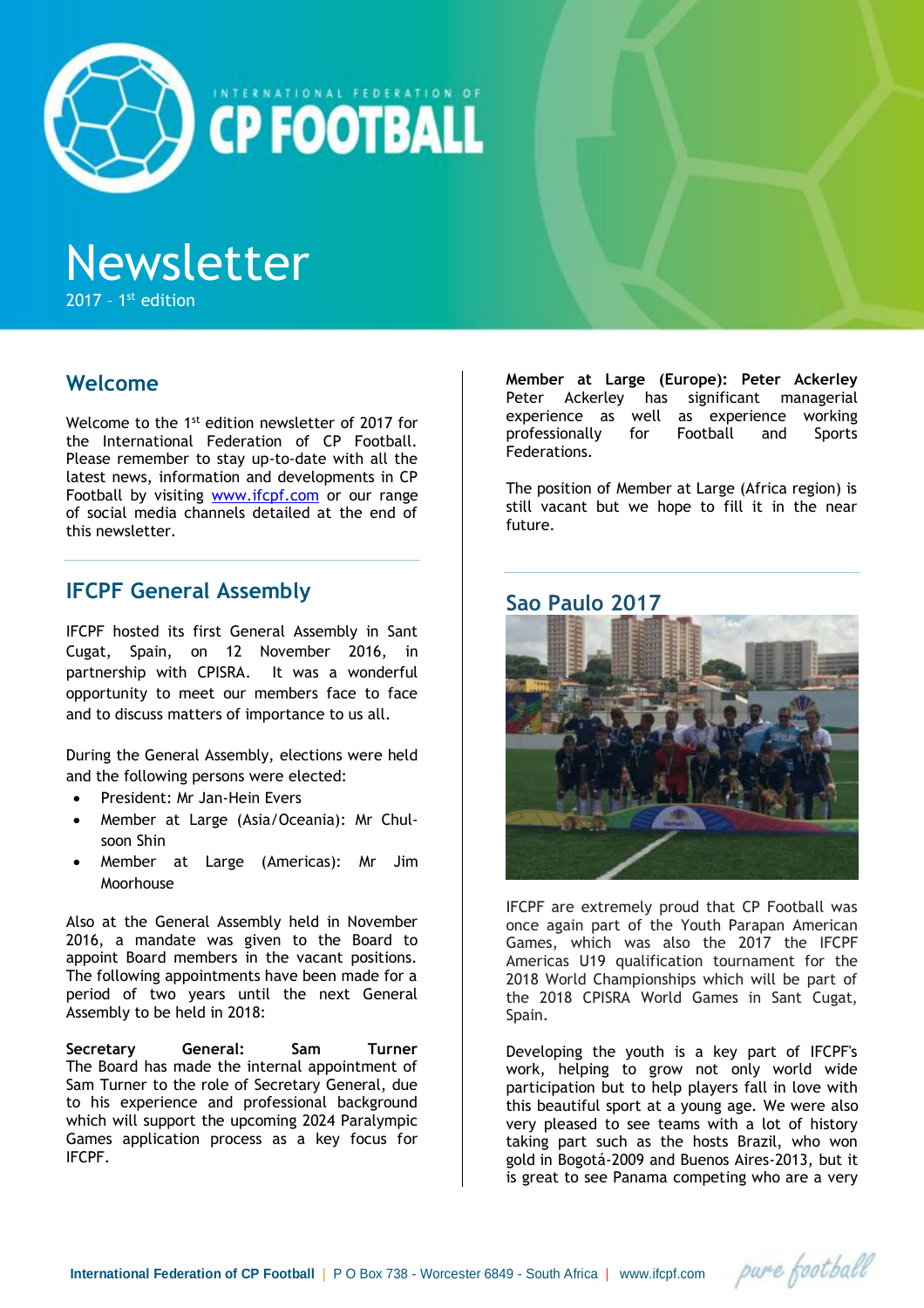new team to CP Football.

The final standing were:

- Gold Argentina
- Silver Brazil
- Bronze Colombia

## **CP Football Workshops**



#### **Brazil:**

The International Federation of CP Football supported the international seminar of the Brazilian disability sport organization ANDE. The course was held from March 20 to 25 and was sponsored by the International Paralympic Federation.

Coaches from Argentina, Brazil, Chile, Trinidad & Tobago and Ecuador were present for the training course in Rio de Janeiro, in which which was focused on topics for the sports sciences and activities for people with disabilities.



#### **South Africa:**

IFCPF conducted a CP Football workshop alongside SASAPD's Nedbank National Championships. In total around 23 participants took part in the course, including coaches and physiotherapists.

In addition, players from a number of teams were involved to support both coaching and classification elements.

South Africa last participated in the Intercontinental Cup (now known as the World Championships) in 2013, but has since only been holding national championships. With a strong national programme, including teams from 7 provinces, the future for the national team is very bright with lots of gifted young players.

National Convenor Lucky Tsatsane has now put in place a development plan, with the idea to participate in World level competitions in the near future.

# **Updated Laws of the Game and Tournament Regulations**

IFCPF wish to share some of the key updates made to the IFCPF Laws of Game and IFCPF Tournament Regulations. Please read the full documents for all updates which are effective from 1st January 2017.

#### **Classification:**

Each team must field at least two (2) class FT5 or FT6 player on the field of play at all times during a game, or the team will play with one less player. Each team may have a maximum of one (1) class FT8 player on the field of play at all times during a game.

#### **Mixed Gender:**

IFCPF CP Football can be played by male and female athletes. Tournaments are permitted to be played mixed gender. To support the development of CP Football opportunities for female players, mixed gender participation is allowed in all IFCPF sanctioned competition other than Paralympic Games, World Championships, World Cup and Regional Championships.

#### **Substitutions:**

A maximum of five (5) substitutes may be made within a maximum of three (3) opportunities in any match.

- Injury substitutions count as an opportunity Half-time substitutions count as an opportunity.
- If both teams make a substitution at the same time, both will use one of their opportunities.
- If all opportunities have been used by a team, then it may not use any remaining substitutions.

pare football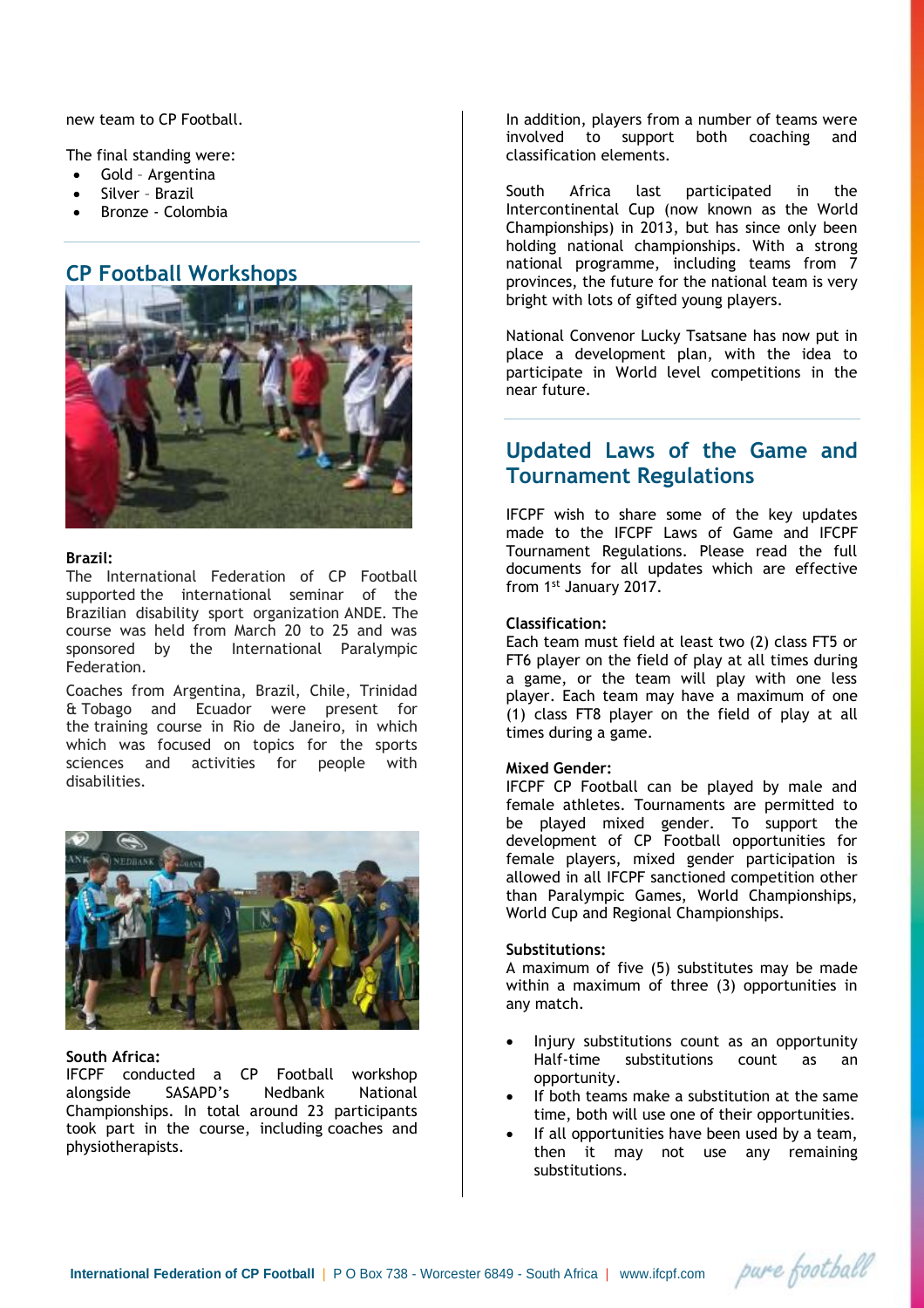[Read the full Laws of the Game and Tournament](https://www.ifcpf.com/rules)  [Regulations here](https://www.ifcpf.com/rules) [\(https://www.ifcpf.com/rules\)](https://www.ifcpf.com/rules))



Igor was selected by the International Federation of CP Football to be part of the referee team in the Sao Paulo 2017 Youth Parapan American Games following his performance as a National Technical Official at Rio2016.

*"At Rio2016 I only acted as assistant referee, and now I am a referee leading matches in an international tournament."*

*"Now that I am an international referee, I dream about being part of the CP World Cup and Parapan American Games in Lima 2019. I was very happy with the news that CP Football will be included in Lima 2019 and hope that I can play my part to make it a great competition."*

*[Read the full article here](https://www.ifcpf.com/news/referee) [\(https://www.ifcpf.com/news/referee\)](https://www.ifcpf.com/news/referee))*

## **Classification**

As the IFCPF announced in the General Assembly held in November 2016, CP Football is conducting a full review of the CP Football Classification Rules for the compliance of the IPC Athletes Classification Code and International Standards. The purpose of this review will be to ensure that Classification Rules reflect best practice.

The new Classification Rulebook includes a General Provisions (Articles 1 to 13) to meet the requirements of the 2015 Athlete Classification Code and International Standards (that came into effect 1 January 2017), and this review round will consider all recent knowledge from classification research to revise and amend the appendices of the Classification Rules.

Given the above, IFCPF would like to invite all its members to submit any recommendations and/or proposed amendments to the Classification Rules by recording these in the template sent out to members and returning it to IFCPF via email: [aholland@ifcpf.com](mailto:aholland@ifcpf.com) no later than 5<sup>th</sup> May 2017.

Upon receipt of your feedback, all recommendations and proposed amendments will be reviewed, consolidated and considered for inclusion by the IFCPF Classification Committee (in consultation with the Technical Committee and/or Governing Board). Following this, the new 2018 Classification Rules will come into effect from 1 January 2018, deadline proposed by the IPC in the IPC Athlete Classification Code Compliance.

Jan-Hein Evers, IFCPF President said: *"On behalf of the IFCPF Board, I would like to congratulate our Classification Committee on the new classification rules that are almost in the final stages before implementation.* 

*The Board has reviewed the new Classification Rules, and I would like to convey their sincere gratitude to each one of you who was involved in the process. I want to extend a special thank you to Raúl who has taken the lead in this project, and who, I am sure, sometimes felt that it is a thankless task. Please know that your hard work and endless work capacity did not go unnoticed."*

#### **Clean-Sports**



In 2016 the IFCPF Anti-doping committee launched its first Registered Testing Pool (RTP) program which targets elite and risky players. An RTP consists in a group of players subject to regular testing out of competition according to Whereabouts information they or their representatives submit via ADAMS (Anti-Doping Administration Management System).

In 2016, the IFCPF RTP was managed exclusively via the [ADAMS](https://www.wada-ama.org/en/adams) in compliance with the World Anti-Doping Code. It first targeted ten (10) players from ten (10) countries highly involved within CP football.

pare football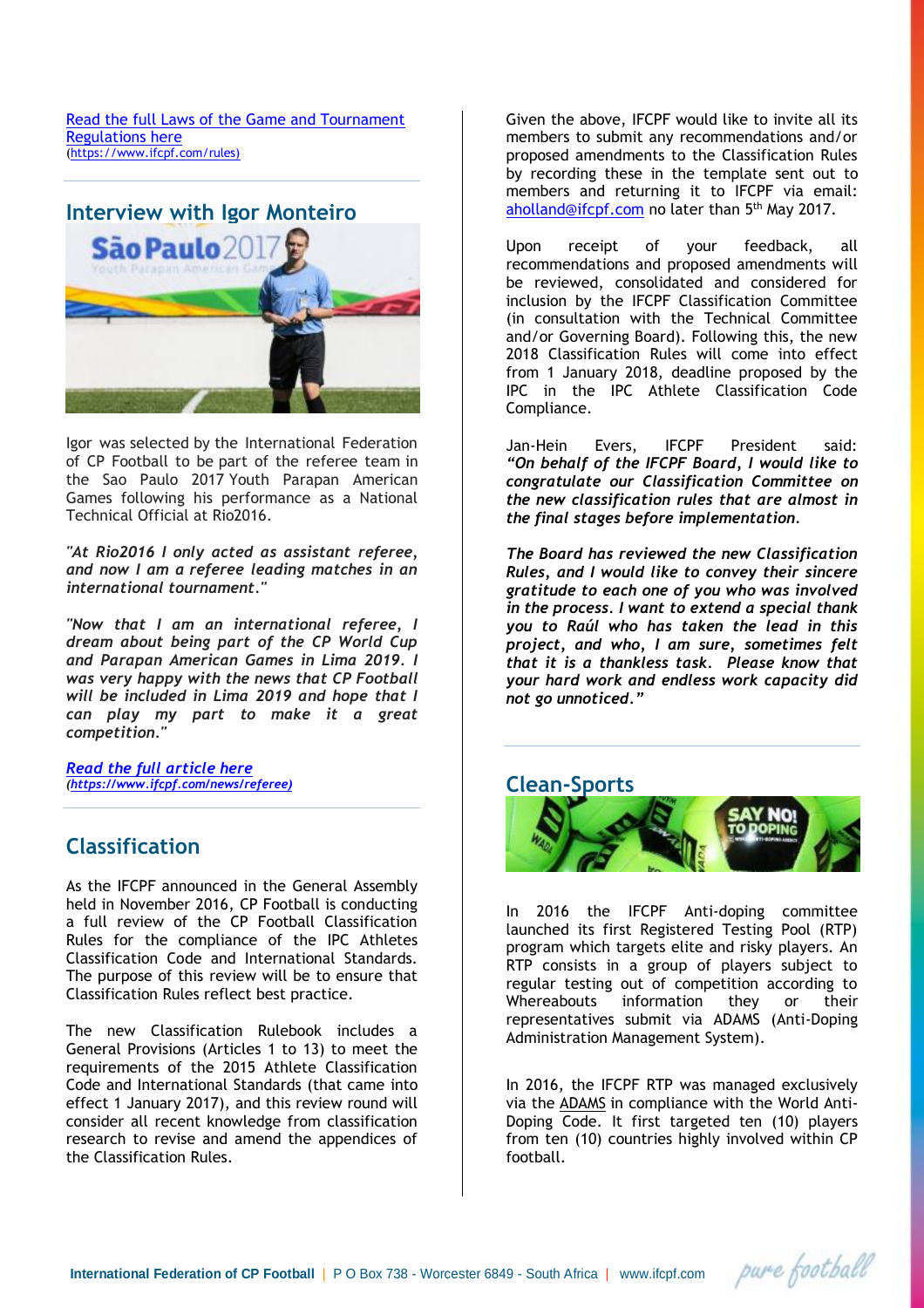In this first RTP experience, 50% were tested according to the Whereabouts they submitted via ADAMS whereas 20% were not tested due to either submitting irregular whereabouts or for difficulties related to the player location.

For the remaining ones, 20% retired before being tested and 10% were removed from the beginning of the program.

All tested players were sampled according to the Technical Document for Sport Specific Analysis (TDSSA) and urine samples were analysed within WADA accredited laboratories. The first four (4) results came back negative whereas one (1) remains under analysis.

WADA emphasises its beliefs that an *"effective anti-doping education is a crucial part of protecting clean sport."*

The 2016 RTP program experienced some constraints consisting of mainly the low level of the ADAMS system control by both players and their representatives as well as some significant geo-differences for NADOs support to RTP players when submitting whereabouts. This sometimes led to late whereabouts submissions which broke the continuousness of the testing plan application in 2016.

Proposed issues to solve this key point are to implement an informative program on ADAMS use and the RTP program as well as to strengthen cooperation with respective NADOS and testing and analysis service providers.

The new RTP list for 2017 has been released by the IFCPF Anti-Doping committee and is available [here](https://www.ifcpf.com/ifcpf-whereabouts-program-2015)

The IFCPF rely on all anti-doping stakeholders to assist our new IF to make this keep CP Football a Clean-Sport: CP football, pure football!